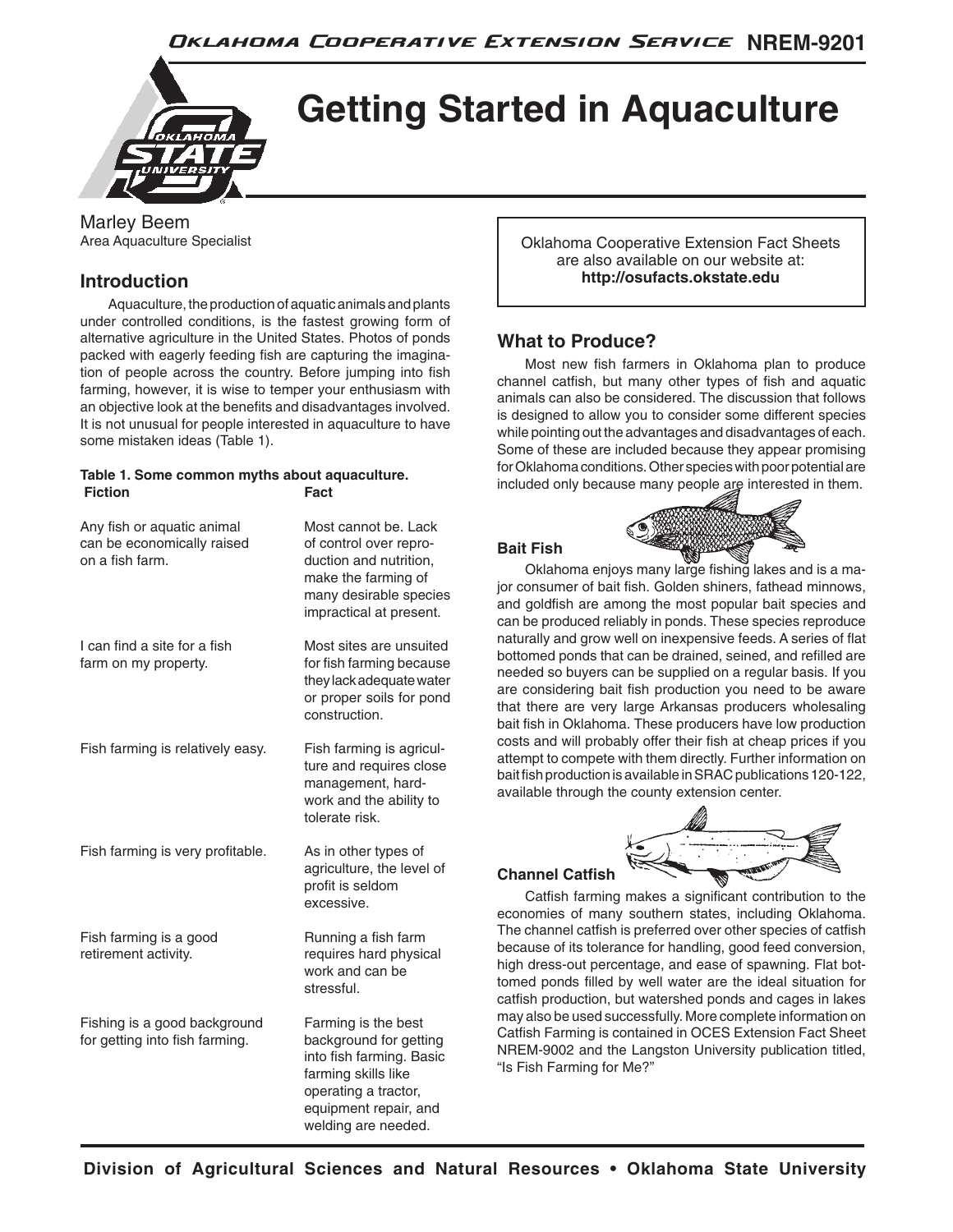

#### **Crawfish**

Production of crawfish has proven to be economical in Louisiana and Texas and interest has spread to other states. Larger crawfsh are prized as a gourmet food item while smaller ones are in demand as bait. Red swamp crawfish are the traditional species to culture. The green pond crawfish (*Orconectes nais*) is being experimented within Kansas and looks promising for Oklahoma as well. Because the green pond crawfish does not burrow during the summer it enjoys a longer growing season than does the red swamp crawfish.

The economic feasibility of crawfish production under Oklahoma conditions has not yet been fully demonstrated. Requirements include relatively flat land with good water holding capacity and enough water to maintain 1  $\frac{1}{2}$  to 2 feet of water depth. Much labor is needed to harvest and reset traps each day for four to seven months out of the year. Further information on red swamp and green pond crawfish culture are available in the OCES information sheet titled, "Crawfish Update."

Australian crawfish, advertised as "marron" or "freshwater lobster," have been available for several years in this country. To the best of the author's knowledge, no commercially successful production has been achieved. Such exotic crawfishes are likely to be susceptible to the widespread crawfish fungus plague, to which our native species are apparently resistant.



#### **Frogs**

Frogs are in demand both as food and for biological research. The frog legs you see in the market are from wild frogs coming from as far away as Bangladesh. Frog farming is highly experimental. Each growth stage requires close attention and a different type of production facility. Adult frogs are reported to consume food only if it is moving. This has led to some extremely innovative and labor intensive methods, including the dangling of food pellets from horsehair. Unconfirmed reports say that frog farming may be feasible in Brazil, where labor costs are low.



#### **Hybrid Striped Bass**

Demand for striped bass and hybrid striped bass is high, especially on the east coast where the wild catch is declining and pollution problems worry consumers. The cross between white and striped bass has proven to be an excellent fish for pond and tank culture. Unfortunately, problems remain to be solved in the production of fingerlings. Until a reliable supply of fingerlings is available, caution is advised. Further information on hybrid striped bass fingerling and food fish production is available in SRAC publications 302 and 303, available through your county extension center.



#### **Paddlefish**

Interest in paddlefish or "spoonbill" culture is mainly due to prices of \$30 or more per pound for its eggs, which are substituted for Iranian and Russian caviar. The flesh has only a small value at present, but is very fine for smoking. Paddlefish culture is experimental so the level of investment should be kept low. Approximately ten years are required before a female will produce eggs. Paddlefish feed by filtering very small animal life from the water. A production system that appears promising is to culture paddlefish in catfish ponds for two to three years and then stock them in large ponds or lakes for later capture by commercial fishing techniques. This has not yet been tested. There are a few paddlefish fingerling producers but production is not reliable. Paddlefish fingerlings are reported to be very susceptible to birds due to their habit of swimming near the surface.



#### **Shrimp**

Marine penacid shrimp are a luxury food for which Americans seem to have an ever growing hunger. To help satisfy this hunger, major corporations and private investors have built large shrimp farms in Central America, South America, and Asia where the tropical climate is favorable. Oklahoma's climate is not suited for penaeid shrimp, which cannot tolerate temperatures below 60°F. Indoor tank culture using heated water appears impractical due to problems with cannibalism.

A species of freshwater shrimp, *Macrobrachium rosenbergii*, grows well at temperatures above 68°F and salinities of up to eight parts per thousand. Heads are much larger than on marine shrimp and the flesh may be softer than marine shrimp, leading to some marketing difficulties. Because death occurs at temperatures below 50°F, commercial potential for this species in Oklahoma is very poor. Cannibalism makes indoor tank culture of freshwater shrimp impractical.



#### **Sport Fish and Forage Fish Fingerlings**

Production of bass, bluegill, hybrid bluegill, and other fingerlings for stocking in private fishing ponds is a proven form of aquaculture that has been practiced in Oklahoma for decades. Additional species that can be produced as forage for bass include shad and minnows. Production of these species involves natural spawning of brood stock in ponds, removal of brooders and rearing of fingerlings in place. Because the production of fingerlings requires much care and skill, it is not recommended for those without experience gained by producing food fish. Further information on largemouth bass and forage fish culture can be found in SRAC publications 200-201 and 140-142.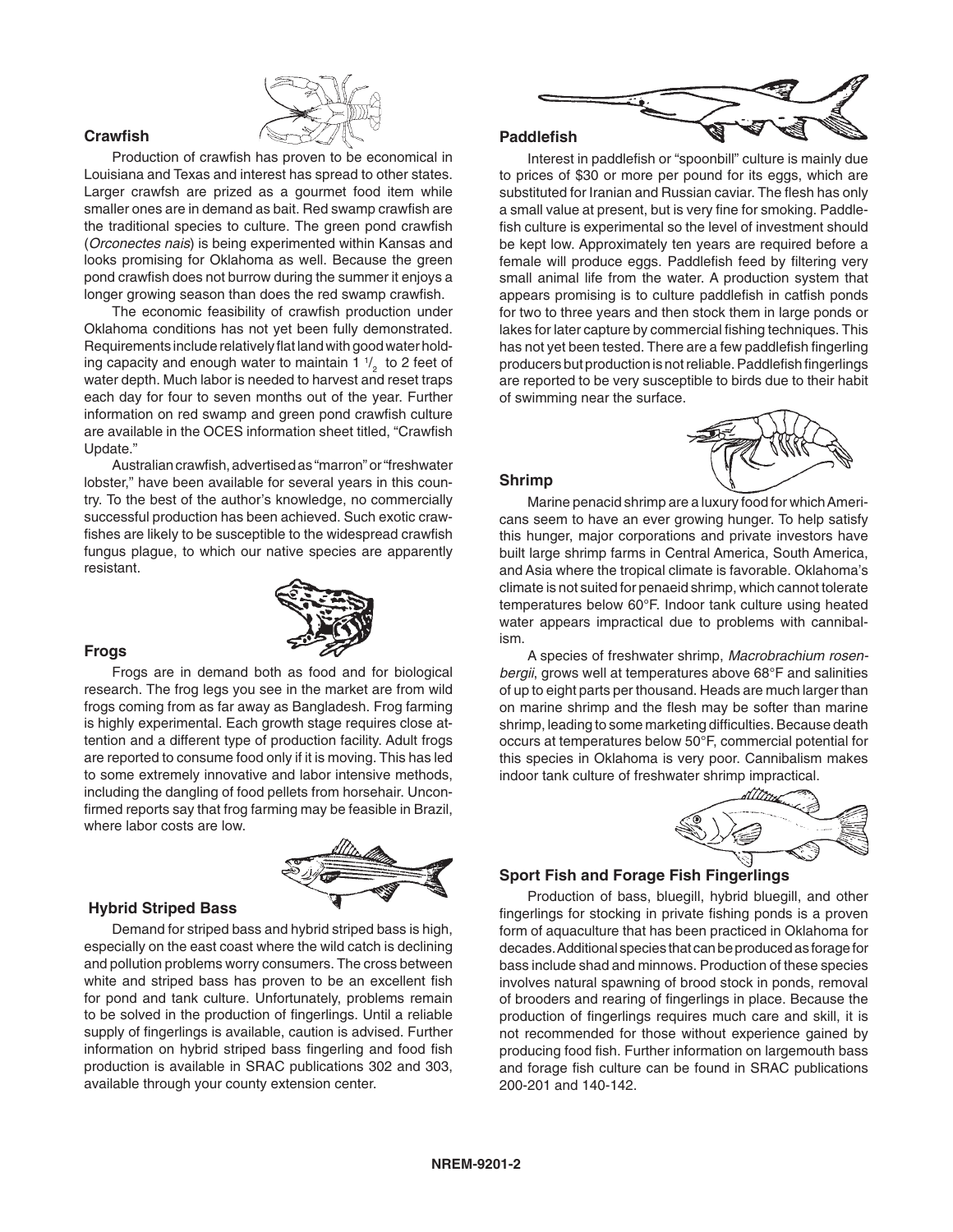

Originally found in Africa and the Near East, many different species of tilapia have been introduced around the world because of their suitability for aquaculture. Tilapia species have an excellent quality flesh that many people compare to crappie, are tolerant of poor water quality conditions, and grow well on low protein feeds. The leading technical problem in culturing tilapia is that they die when temperatures drop to about 50°F. Because of this, brood stock or fingerlings must be overwintered in heated indoor tanks or small ponds fed by naturally warm well or spring water. Another serious problem is frequent reproduction. This leads to overpopulated ponds and stunting if left uncontrolled. A promising species for culture is the cross between female Nile tilapia (*Oreochromis niloticus*) and male blue tilapia (*Oreochromis aureus*). Fish from this cross are almost all males, so unwanted reproduction is avoided. Further information is available in SRAC publications 280-282.



#### **Trout and Salmon**

**Tilapia**

Culture of trout is a major form of aquaculture in Idaho and Missouri but only rarely done in Oklahoma. Salmon farming is well developed in Norway, Scotland, and Chile but still in its beginning stages in the U.S. These cold water fish generally grow best at water temperatures between 55 and 65°F and die when temperatures approach 70°F. Water that meet this requirement year-round in Oklahoma is scarce. Culture of rainbow trout in ponds during the winter months has been demonstrated and is described in the Langston University publication, "Cage Culture of Rainbow Trout". Because the number of Oklahomans familiar with trout is limited, some producers wisely take orders for trout before they purchase fingerlings. Studies are currently being conducted to determine the potential for winter culture of salmon in Oklahoma.

# **What Production System To Use?**

Most fish in the U.S. are produced in smooth bottomed ponds filled by wells that produce on the order of 1,000 gallons per minute. Because such water resources are rare here, Oklahoma fish producers look to a variety of different production systems. The production system that is best for your situation will depend on the water source available. Existing lakes and ponds are often suitable for cage culture. Wells, reservoirs, and creeks can be used to fill smooth bottomed ponds. Springs or gravity flow from a reservoir can be used for continuous flow tanks and raceways.

#### **Cages**

Cage culture involves stocking fingerlings in floating cages and then feeding them a nutritionally complete diet. Fish that will take feed pellets are usually suitable for culture in floating cages. This includes channel catfish, rainbow trout, tilapia,

and striped bass. The major advantage of cage culture is that it requires much lower start-up costs than other production systems. Cages work well for many people on a small scale, but they have several problems that need to be understood before making a major investment.

The choice of pond or lake is critical. Avoid ponds that are smaller then one surface acre, very deep, or more than one-third covered by water plants. Also avoid ponds that have a deep green color due to large amounts of microscopic plants known as phytoplankton.

The amount of fish produced must be kept low. If more than 1,000 pounds of fish are produced per surface acre of pond or if more than 30 pounds of feed per surface acre per day is fed, then fish are likely to die due to lack of oxygen.

Diseases can spread quickly through a cage of fish and are difficult to treat with chemicals. Because of this, many small cages are recommended over a few large cages. Stress induced diseases are common when fish are held in cages through the winter months making year-round production difficult.

Algae ("moss") or freshwater sponges sometimes grow on cages requiring tedious cleaning with a push broom.

To be successful, cage operations must be run by a good manager who understands all of the points above plus regularly monitors water quality conditions in their lake so problems can be anticipated m advance. Once water quality deteriorates in a lake to the point where fish are dying, it is usually too late to do anything. Good feed, top quality fingerlings and the right water body are essential for cage culture. Further information on cage culture is available in SRAC publications 160-165, available through your county extension center and in the Langston University publications titled, "Small Scale Caged Fish Culture" and "Caged Catfish Culture Problems".

#### **Ponds**

Pond culture involves stocking fish in specially designed ponds filled with standing water. It is a well proven and reliable means of fish production when properly managed. Essentially all species suitable for aquaculture can be grown in standing water ponds. Ponds have generally proven to be the most economical means of producing fish and the way to get the most fish production per unit of available water.

Waste produced by fish remains in the pond where it is broken down by phytoplankton and bacteria. If fish are stocked and fed intensively, levels of waste can be high, leading to excessive growth of algae and periodic low oxygen levels. Smooth bottomed ponds, designed for fish culture, cost from \$2,000 to \$3,000 per surface acre to construct. Such ponds are used to produce between 2,000 and 5,000 pounds of fish per surface acre per year depending on species and level of management. If the water source is a spring or well, a minimum of 25 gallons per minute of flow per surface acre is required. When the water supply is a reservoir, it should have at least at least three times the storage capacity of the pond it is intended to fill.

As in cage culture, a regular program of monitoring dissolved oxygen and other water quality variables is essential, but pond cultured fish can survive many water quality problems that would kill caged fish.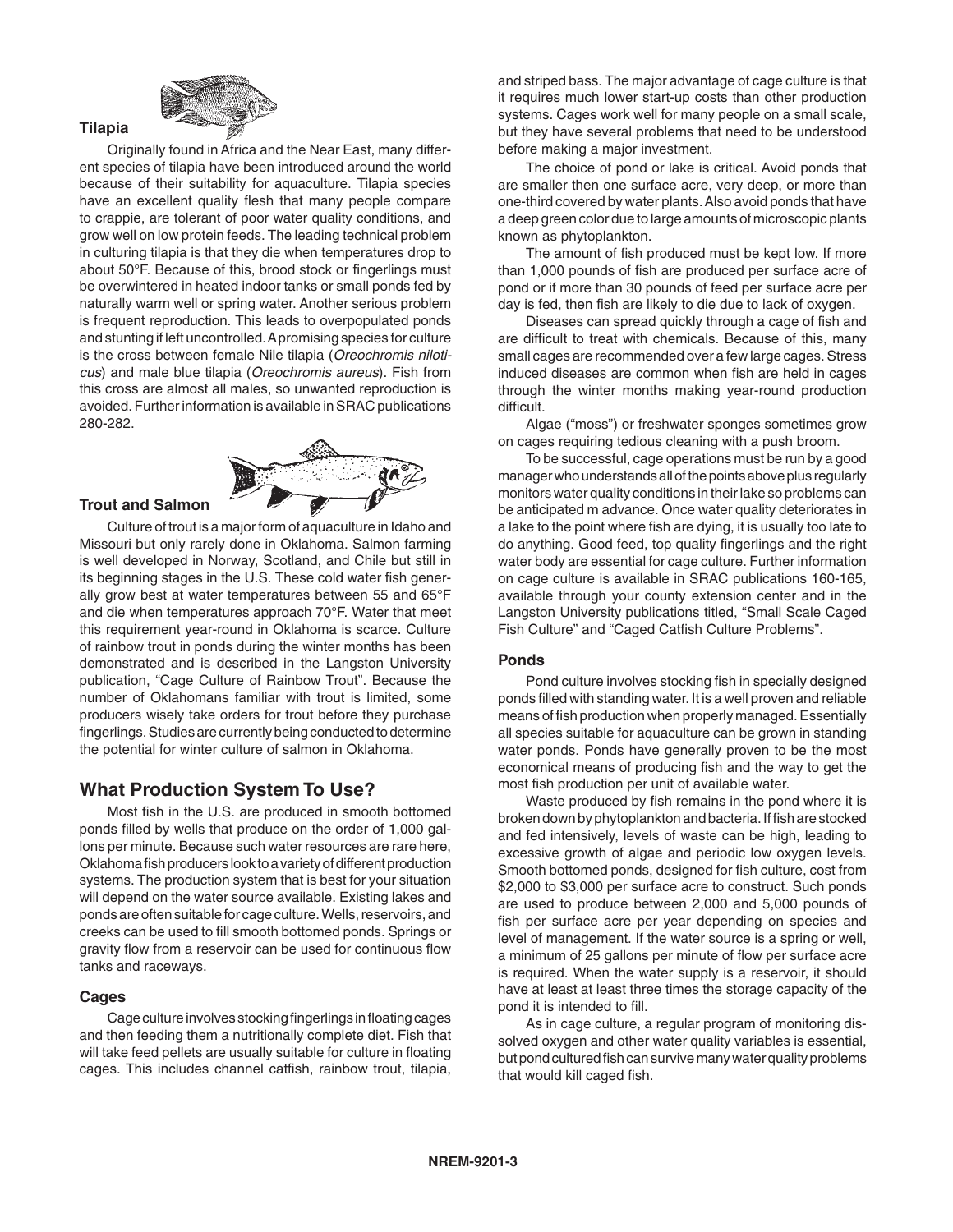#### **Continuous Flow Systems**

Raceways, tanks, or ponds through which new water flows constantly are known as continuous flow systems. Raceways are long channels generally made of concrete or else built by simply moving earth. Tanks are usually built from fiberglass or concrete. They may be either rectangular or circular in shape. Producing large amounts of fish in such systems is technically proven but uneconomical in many situations. Trout are the most common fish produced in continuous flow systems, but most species of cultured fish will also do well.

#### **Recirculating System**

Indoor tank systems in which water is filtered and reused are known as recirculating systems. The most common species that people attempt to culture in these systems are tilapia and catfish. Recirculating systems hold the promise of year round fish production both in locations close to major markets and where water supply is limited. They have been under development for approximately 20 years but should still be considered highly experimental. The crux of the technical problem lies in converting the wastes produced by fish to less toxic forms. Most systems rely on a filter bed of Nitrosomonas and Nitrobacter bacteria to accomplish this process. Unfortunately, these biofilters often die unexpectedly and can be killed by fish disease treatments. An intensive water quality monitoring program is essential, along with backup systems that can quickly flush new water through the system in an emergency. Unpleasant flavors are sometimes imparted to fish in these systems due to compounds produced by actinomycetes (fungi). There are many who believe that recirculating systems are the fish farms of the future, but very few who claim that they are feasible today.

# **Planning an Aquaculture Enterprise**

 By reading through the information above, you have considered a wide range of options. To narrow these down and finally arrive at a detailed plan for one production system, you will need to read as much information as you can and then visit with aquaculture Extension specialists and experienced fish farmers. As you do this, it will be helpful if you keep some key questions in mind (Table 2).

# **How Do I Sell What I Produce**

The time to decide how to market your product is now, during the planning stages, not after you have a pond full of fish. Most Oklahoma fish farmers have more than one way to sell the fish they produce. Table 3 lists most of the marketing outlets you should consider. One successful strategy has been to sell as many fish direct to the consumer as possible and then use processors or wholesale buyers to get rid of the remainder.

Some fish farmers love to meet individual customers and enjoy trying to satisfy their demands. Others would rather not deal with people. Your like or dislike for working with individual customers has a major effect on which market outlets you

#### **Table 2. Important questions to ask yourself when planning an aquaculture enterprise. If you answer "no" or "unsure" to a question, you should investigate further before investing significant money.**

| Is the type of aquaculture I am considering tried and prov-<br>en?                                                                     |    |        |
|----------------------------------------------------------------------------------------------------------------------------------------|----|--------|
| Yes                                                                                                                                    | No | Unsure |
| Will it work in this climate?<br>Yes                                                                                                   | No | Unsure |
| Do I have enough water?<br>Yes                                                                                                         | No | Unsure |
| Does my site have suitable soils and slope?<br>Yes                                                                                     | No | Unsure |
| Am I good at raising animals?<br>Yes                                                                                                   | No | Unsure |
| Am I able to perform hard physical labor from time to time?<br>Yes                                                                     | No | Unsure |
| Do I have the skills needed to operate and maintain tractors<br>or other needed equipment?<br>Yes                                      | No | Unsure |
| Will I be able to handle the stress of losing large amounts of<br>fish from time to time?                                              |    |        |
| Yes                                                                                                                                    | No | Unsure |
| Am I willing to learn basic water quality testing methods and<br>then carry out a regular water quality monitoring schedule?<br>Yes    | N٥ | Unsure |
| If there is not an established market for what I plan to produce,<br>am I willing to work with individual buyers?                      |    |        |
| Yes                                                                                                                                    | No | Unsure |
| Is my estimated production cost low enough to allow a rea-<br>sonable profit?                                                          |    |        |
| Yes                                                                                                                                    | No | Unsure |
| Can I obtain the needed permits? (See OSU information<br>sheet titled, "Permits and Regulations Affecting Oklahoma<br>Fish Producers") |    |        |
| Yes                                                                                                                                    | No | Unsure |
| Is my personal or farm economic situation able to handle<br>additional risk?                                                           |    |        |
| Yes                                                                                                                                    | No | Unsure |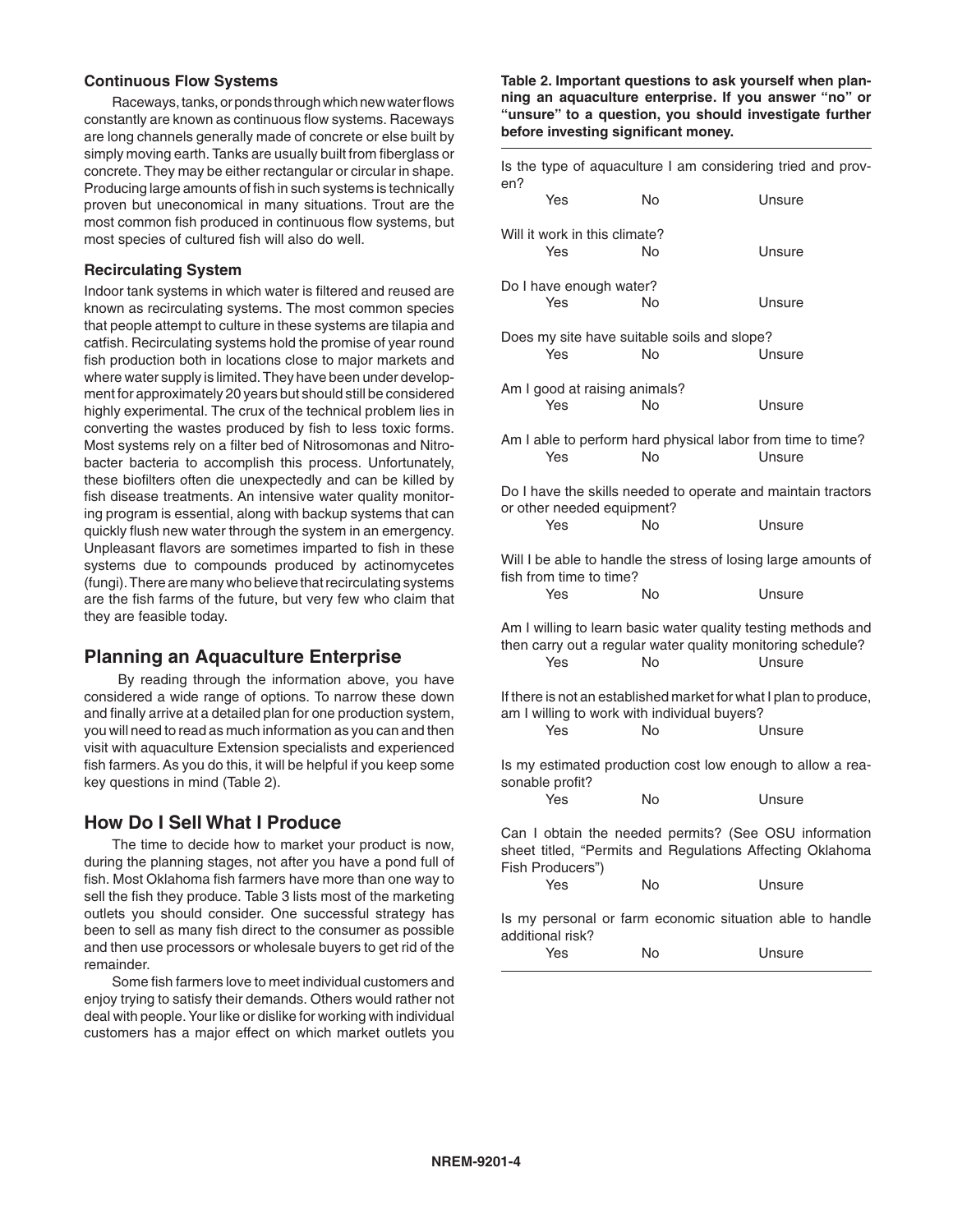**Table 3. Common outlets for aquaculture products and some relevant comments about them.**

| <b>Farm Sales Direct</b><br>to the Consumer | If live fish are to be sold, holding vats<br>are needed. If dressed fish are to be<br>sold, a health permit is required.<br>Customers will intrude at odd<br>hours. |
|---------------------------------------------|---------------------------------------------------------------------------------------------------------------------------------------------------------------------|
| <b>Farmer's Markets</b>                     | Hauling tank for pickup truck is<br>usually needed.                                                                                                                 |
| <b>Grocery Stores</b>                       | Fish must be processed. Competi-<br>tion from large processors is always<br>a concern.                                                                              |
| Fee Fishing<br>Operations                   | Fish must be in tip condition. Large<br>fish may command higher prices.<br>Hauling truck generally needed.                                                          |
| Restaurants                                 | Fish must be processed. Uniform<br>portions and regular supply are<br>required. Danger of competition from<br>large processors.                                     |
| Processors                                  | Will accept large quantities but<br>generally pay the lowest price of any<br>buyer.                                                                                 |
| <b>Fish Live Haulers</b>                    | Usually deal only with<br>large<br>established farms.                                                                                                               |

should consider. The other major factor to consider is how much it will cost you to produce a pound of fish. To determine this make an enterprise budget that takes all production costs into account. You should consider more than just feed and fingerling costs. Assistance in preparing budgets is available from the sources listed at the end of this fact sheet. More information on how to market aquaculture products is contained in SRAC publication 350.

# **Financing an Aquaculture Enterprise**

Outside of the major catfish producing regions of Mississippi, Arkansas, and Alabama, financing for aquaculture is difficult to obtain. The most successful strategy for most people is to use personal funds to operate a pilot project for several years. Financial records from this operation can then be used as the foundation for a business plan submitted to a bank. Information on how to produce an aquaculture business plan is available from the OCES Aquaculture Specialist listed at the end of this publication.

At the time of publication, low interest rate loans earmarked for alternative agriculture were available to Oklahoma farmers through the Ag-Link loan program. Information on this program is available through your OCES county extension center. In addition, loans for aquaculture are possible through the Small Business Administration (SBA) and the Farmers Home Administration (FmHA). Local commercial banks are your contact for obtaining Ag-Link and SBA loans. FmHA makes loans only when you are unable to get credit from other sources at reasonable rates.

# **Some Final Advice**

In the course of working with hundreds of people interested in starting aquaculture enterprises, the author has arrived at two pieces of advice that he would like to pass along to you now.

Imitation, not innovation, is the key to success for beginning aquaculturists. A proven species and type of production facility is almost always the best choice. Few new fish farmers can afford the time or money needed for experimental systems.

Start small and learn as grow. No matter how well you plan your aquaculture enterprise, you will learn a great deal during your first few years of operation. Starting small will allow you the flexibility to improve your facilities and time to develop your markets while minimizing your risk.

# **Glossary**

- **Algae** Simple water plants. Filamentous algae ("moss") is one type that can cause problems by growing on cages or by forming large mats that clog shallow pond areas. Phytoplankton is another type of algae.
- **Bacteria** Microscopic animal life. Some are responsible for decay of animal and plant wastes, others are disease agents.
- **Brood Stock or Brooders** Adult animals used to produce offspring.
- **Dress-out Percentage** The percentage of the animal that is left after heads, internal organs, scales, or other body parts are removed by processing.
- **Feed Conversion Ratio** Pounds of feed required to produce one pound of animal. For example, if two pounds of feed were used to produce one pound of fish, the feed conversion ratio was 2.0.
- **Fingerlings** Stage in a fish's life generally between one inch in length to one year of age.
- **Fry** Stage in a fish's life generally between hatching and one inch in length.
- **Live Haulers**  Individuals who make a living by transporting live fish from fish farms to locations such as fee fishing operations, processing plants, and other fish farms.
- **Phytoplankton** Microscopic plants that float freely in water and usually give ponds a green color. During daylight hours, phytoplankton is the major producer of dissolved oxygen in ponds. At night, the process is reversed and phytoplankton use up oxygen.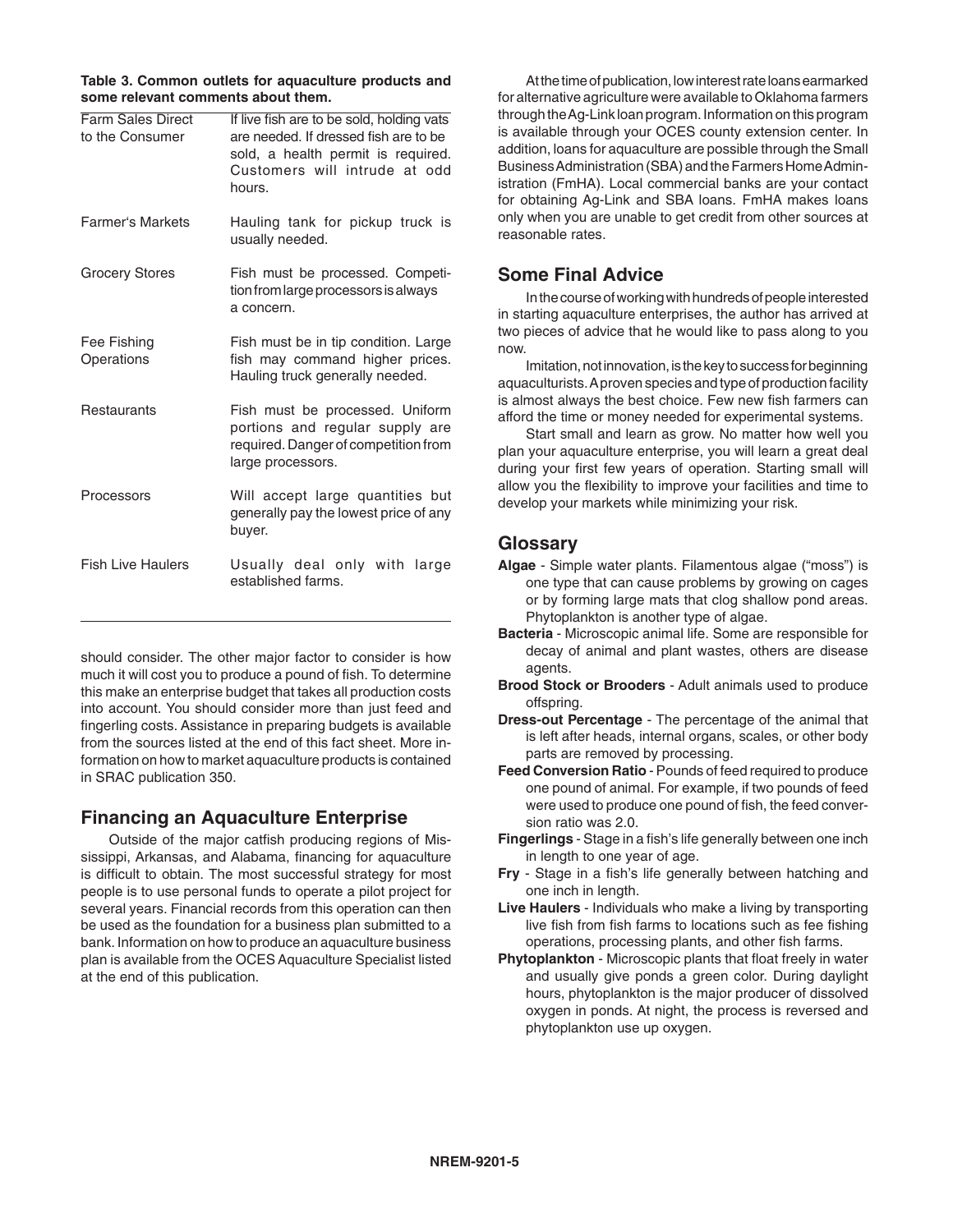- **Rearing** The act of controlling conditions so that fry can successfully grow into fingerlings. A rearing or nursery pond is used to receive fry on a hatchery farm.
- **Salinity**  A measure of the saltiness of water. Sea water has a salinity of about 32 parts per thousand (ppt).
- **Spawning** The extrusion of eggs and sperm by brood stock to produce fertilized eggs. Some species spawn naturally on fish farms, others must be injected with hormones and have their eggs and sperm stripped by hand.
- **Water Quality** The degree of suitability of water for production of aquatic animals. High levels of dissolved oxygen and low levels of harmful substances such as ammonia and nitrite make for good water quality.

#### **Sources of Further Information**

- Your OCES county extension center Area Aquaculture Specialist OSU District Extension Office P.O. Box 1378 Ada, OK 74820 405) 332-4100
- Langston University Fish Culture Project P.O. Box 730 Langston, OK 73050 (405) 466-3836
- Publications Clerk
	- Fish Farming Experiment Station
	- U.S. Fish and Wildlife Service
	- P.O. Box 860 Stuttgart, AR 72160-0860